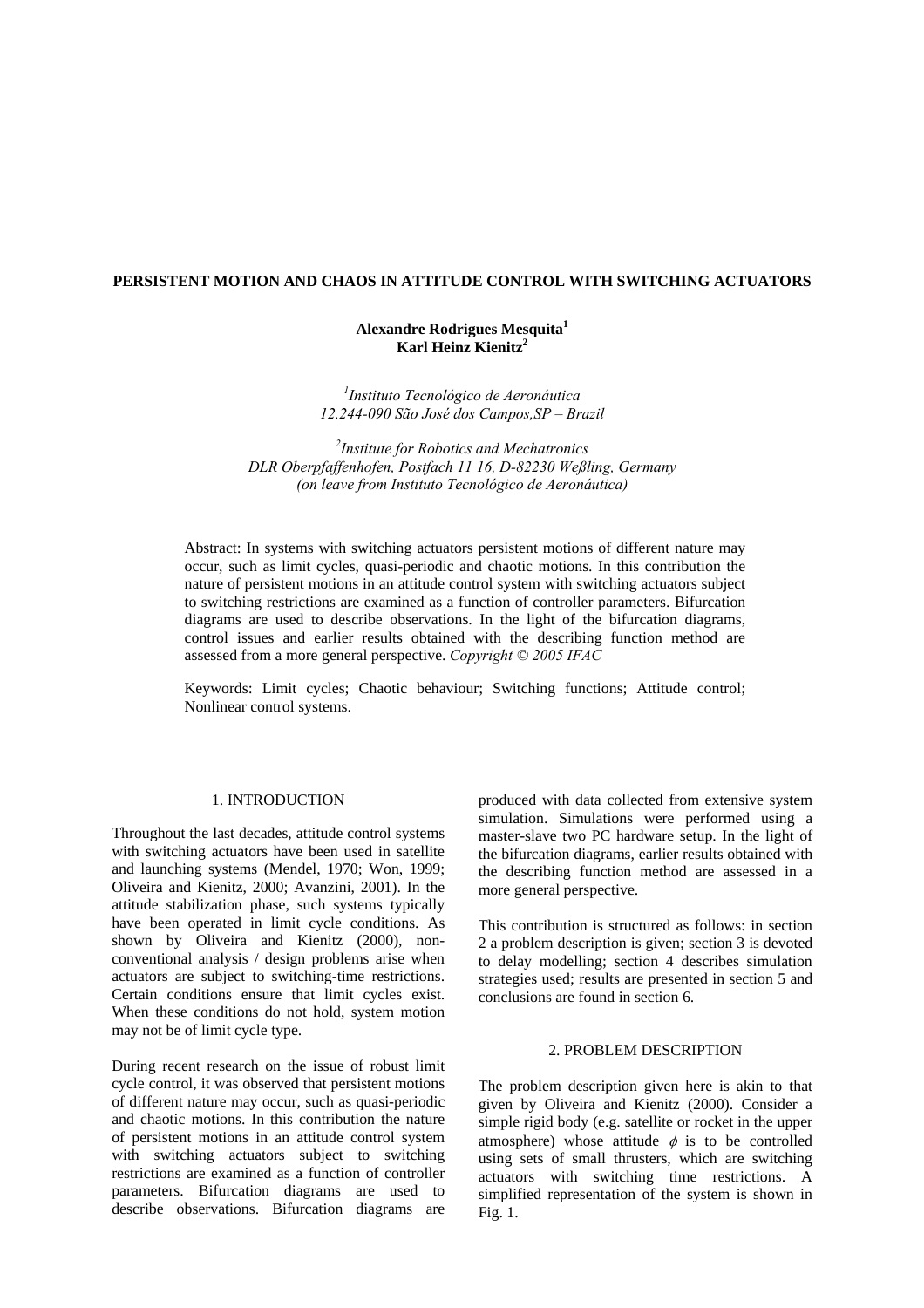

Fig. 1: Rigid body with set of thrusters.

Body inertia of  $1500 \text{ Nm}^2$  is given. The small thruster actuators do have delays and switching-time restrictions. Their characteristics are:

- Total maximum moment: 308 Nm
- Delays (when switching on):
	- o delay until 10% of thrust:  $10 30$  [ms]
	- o delay until 90% of thrust:  $20 50$  [ms]
- Delays (when switching off):
	- o delay until 90% of thrust:  $9 16$  [ms]
	- o delay until 10% of thrust: 15-50 [ms]
- Switching-time restrictions:
	- o duration of pulses  $(t_{on,min})$ : > 100 [ms]
	- o rest between successive pulses of the same motor:  $> 50$  [ms]
	- o rest between switching-off of one motor pair and switching-on of the other pair  $(t_{off\ min})$ : > 500 [ms]

The typical requirement for the controlled system is that initial conditions and attitude perturbations shall asymptotically die away into a "well behaved" limit cycle. For the purpose of achieving appropriate performance, a tachometric feedback law and a first order compensator *C(s)* are added to the loop, resulting in the controlled system represented in Fig. 2.



Fig. 2: Block diagram of the controlled system

The transfer function of the first order compensator is

$$
C(s) = K \frac{s+z}{s+p}.
$$

The goal in this contribution is to describe simulation-based investigations of the controlled systems behavior as a function of the controller parameters *p* and *z* and draw appropriate conclusions from the point of view of Control Engineering. A priori knowledge on this system is that, as long as the controller parameters satisfy the (approximate) limit cycle condition given by Oliveira and Kienitz (2000), limit cycle behavior is expected. If the condition is not satisfied, other types of persistent motion are expected. The limit cycle condition states that

$$
t_{on\_min} + t_{off\_min} \leq \frac{T}{2},
$$

where *T* is the limit cycle period determined via a describing function approach from the intersection of the linear subsystem's Nyquist plot and the plot of  $-1/N(\omega, A)$ , with  $N(\omega, A)$  being the non-linearity's describing function and  $\omega = 2\pi/T$ .

Simulation-based investigations will be consolidated in the form of bifurcation diagrams, as explained in section 4.

#### 3. COMMENTS ON THE ACTUATOR MODEL

For simulation purposes, a second order transfer function will be used to model the actuator delay given in section 2. Thus the "actuator" block of Fig. 2 can be decomposed into a series structure with two sub blocks: the first one containing switching actuators and the second one containing linear second order dynamics which models the delays. In practice, actuator delays may vary during the operation of the system. Their value may depend on several parameters. Thus the model is affected by uncertainty. Such uncertainty will not be considered here. The overall actuator model used for simulation is depicted in Fig. 3.



Fig. 3: Block diagram of the actuator model

### 4 – SIMULATION

The system of Fig. 2 (with the details in Fig. 3) was simulated using Matlab / Simulink and the xPC Target Tool (The MathWorks Inc., 2004) running on a master-slave two PC setup to achieve useful simulation performance. The switching logic was implemented as an S-function written in C. The controller was programmed in Simulink in such a way that controller parameters could be changed on the fly (i.e. in simulation time without recompilation). This demanded controller implementation using elementary Simulink functions, more specifically: summations, integrators and scalar gains. Thus the controller was implemented as follows:

$$
C(s) = K \frac{s-z}{s-p} = K \left( 1 + (p-z) \frac{1/s}{1 - p \cdot 1/s} \right)
$$

Although the xPC Target Tool is generally used for real-time simulation, it can also be used for "fastest possible" simulation. This was the option in our case.

The system was simulated on the slave PC for 1500 combinations of *p* and *z*. (Variations in *K* were not considered, because this parameter does not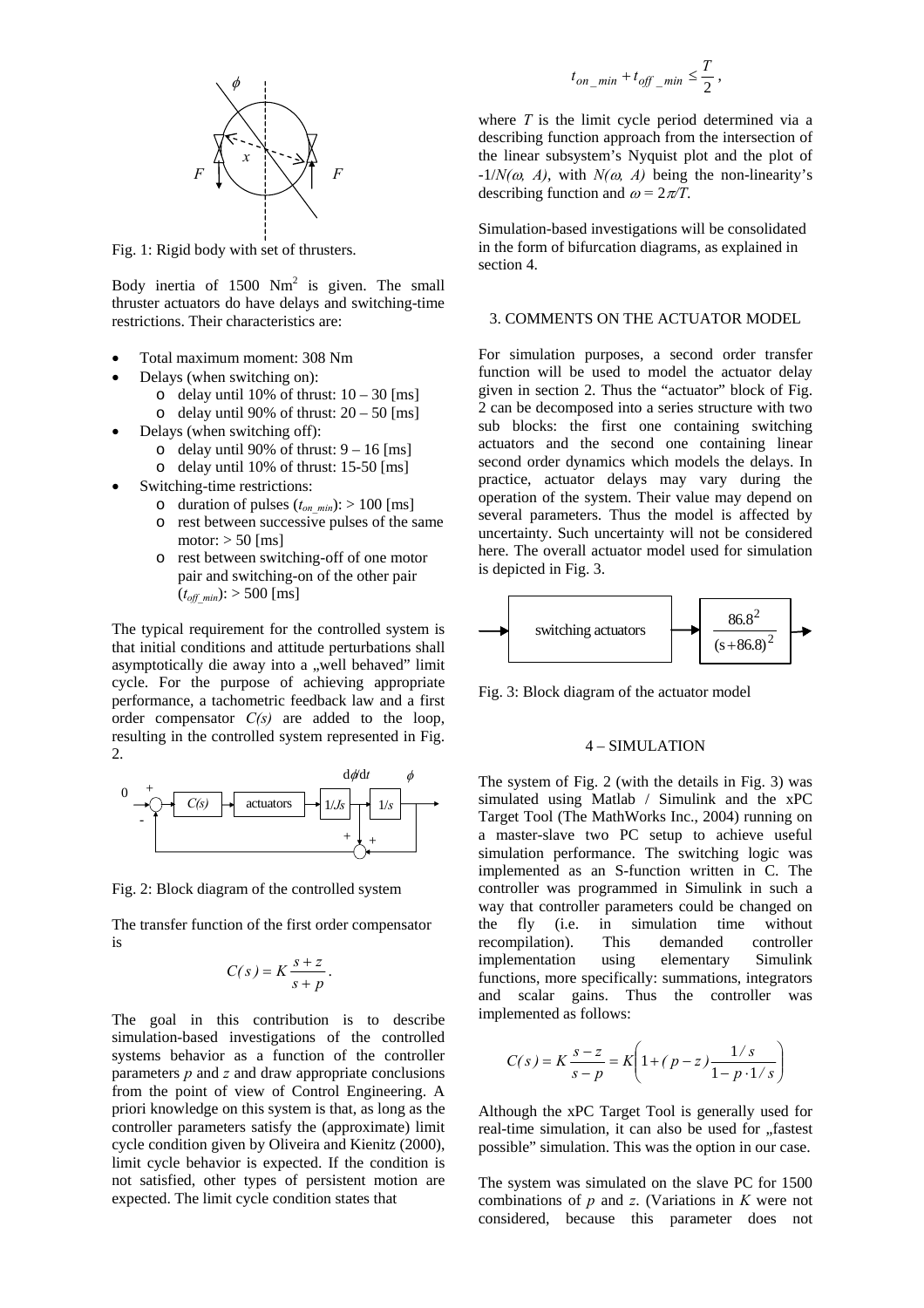influence qualitative dynamic behavior.) The integration algorithm used was the implementation of a Runge-Kutta 4th-order method. The integration step chosen was 2 [ms]. Typical computation times are given on Table 1 for simulation of the same setup under Simulink/Windows and with xPC Target on the slave PC.

Table 1 – Comparison of simulators.

| $K = 1$ ; $z = -2.44$ ; $p = -11.1$ |                                    |                                                                   |  |  |
|-------------------------------------|------------------------------------|-------------------------------------------------------------------|--|--|
|                                     |                                    | Simulink   xPC Target                                             |  |  |
| Simulated time $=70$ [s]            |                                    |                                                                   |  |  |
| <b>Execution</b> time               |                                    | 3.605 [s] $\vert$ 0.851 [s]                                       |  |  |
| Maximum error                       | $9.5*10^{-16}$ [rad]               |                                                                   |  |  |
| Simulated time = $180$ [s]          |                                    |                                                                   |  |  |
| <b>Execution</b> time               |                                    | 11.326 [s] $\begin{bmatrix} 1 & 1.773 \\ 1 & 1.773 \end{bmatrix}$ |  |  |
| Maximum error                       | $3.3*10^{-15}$ [rad]               |                                                                   |  |  |
|                                     |                                    |                                                                   |  |  |
| $K = 2$ ; $z = -3$ ; $p = -20$      |                                    |                                                                   |  |  |
|                                     | $\sim$ $\sim$ $\sim$ $\sim$ $\sim$ |                                                                   |  |  |

| -----                      |                       |             |  |  |
|----------------------------|-----------------------|-------------|--|--|
|                            | <b>Simulink</b>       | xPC Target  |  |  |
| Simulated time = $70$ [s]  |                       |             |  |  |
| <b>Execution time</b>      | $3.505$ [s]           | $0.801$ [s] |  |  |
| Maximum error              | $1.9*10^{-15}$ [rad]  |             |  |  |
| Simulated time = $180$ [s] |                       |             |  |  |
| <b>Execution</b> time      | $11.166$ [s]          | $1.712$ [s] |  |  |
| Maximum error              | $1.66*10^{-14}$ [rad] |             |  |  |

| $K = 2$ ; $z = -30$ ; $p = -40$ |                      |                                                           |  |
|---------------------------------|----------------------|-----------------------------------------------------------|--|
|                                 | Simulink             | xPC Target                                                |  |
| Simulated time = $70$ [s]       |                      |                                                           |  |
| <b>Execution</b> time           | $3.505$ [s]          | $0.782$ [s]                                               |  |
| Maximum error                   | $8.1*10^{-16}$ [rad] |                                                           |  |
| Simulated time = $180$ [s]      |                      |                                                           |  |
| <b>Execution</b> time           |                      | 10.595 [s] $\begin{bmatrix} 1.712 \\ 1.712 \end{bmatrix}$ |  |
| Maximum error                   | $9.1*10^{-16}$ [rad] |                                                           |  |

Table 1 illustrates the advantage of the chosen simulation setup when compared to a Windows-only simulation. The line "maximum error" gives the maximum difference between both solutions (via Simulink and via xPC Target). The error is approximately equal to the available precision in xPC Target. Thus simulation using xPC Target was accepted for all subsequent analysis purposes.

Data were transferred from the slave to the master PC at the end of every simulation run with a decimation of 20, i.e. only every twentieth sample was transferred.

#### 5 – RESULTS

Simulation results were consolidated into two types of bifurcation diagrams: diagrams of local maxima (Avanzini, 2001) and spectral bifurcation diagrams (Orrell and Smith, 2003). Both types of diagrams were prepared from the same data.

System behavior was simulated on the slave PC from  $0 - 200$  [s] for over 5600 combinations of *p* and *z*, with an integration step of 2 [ms]. Samples were sent to the master PC at every 40 [ms]. The spectral

diagram demanded the computation of the fast Fourier transform (FFT), which was done on the master PC. From the available 5000 data points from every simulation, only the last 4096 were taken for fast FFT-computation. Thus initial transients were not considered.

A large amount of 2D diagrams was plotted. Two representative local maxima diagrams are given in Fig. 4 for  $p = -3$ ;  $-10 \le z < 0$  and  $p = -9$ ;  $-10 \le z < 0$ . The spectral bifurcation diagrams for the same parameter values are shown in Fig. 5. It is seen that both types of diagrams allow for similar conclusions regarding bifurcation. For  $p = -3$ ;  $-10 \le z \le -4.2$  there is a limit cycle, while for higher values of *z* chaotic motion is present. For  $p = -9$  there is chaotic motion in most of the considered range of *z*, except for two windows, slightly above and slightly below 5, where there is periodic motion. A similar analysis is possible using 2D diagrams throughout the range of parameters under consideration.

Switching attitude control systems have so far been operated in limit cycle mode. In such operation mode, initial conditions and attitude perturbations shall asymptotically die away into a "well behaved" limit cycle. This "good behavior" of the limit cycle is usually defined in terms of an upper bound for attitude rate and maximum allowable attitude deviation. An approximate condition for the existence of limit cycles was derived by Oliveira and Kienitz (2000) for plants of the class considered in this article. If the condition is not satisfied, some other type of persistent motion is expected. With the help of the aforementioned condition, one approximate frontier for limit cycle behavior can be obtained. This frontier is indicated in black in Fig. 6.

The expression for the approximate bifurcation frontier is determined as follows. From Oliveira and Kienitz (2000) it is known that, in the scope of a describing function method setup, the maximum possible limit cycle frequency  $\omega$  for the system in Fig. 2 is given by:

$$
\omega = \pi / (t_{on\_min} + t_{off\_min})
$$
 (1)

A describing function for the switching actuators in Fig. 3 was derived by Oliveira and Kienitz (2000). As explained in that reference, this describing function can be decomposed into a (pure) time-delaytype phase shift and real valued function of limitcycle frequency and amplitude. Define  $M_{\varphi}(\omega)$  as the *phase margin at frequency* <sup>ω</sup> of the linear subsystem in Figs. 2 and 3 including the aforementioned time delay, but excluding the controller. Within the approximation of the describing function method, limit cycle oscillation will occur with frequency  $\omega$ , if the phase contribution of the compensator at that frequency equals  $M_g$ . The phase contribution of the compensator is determined from its frequency response

$$
K \frac{j\omega - z}{j\omega - p} = K \frac{zp + \omega^2 + j\omega(z - p)}{\omega^2 + p^2}
$$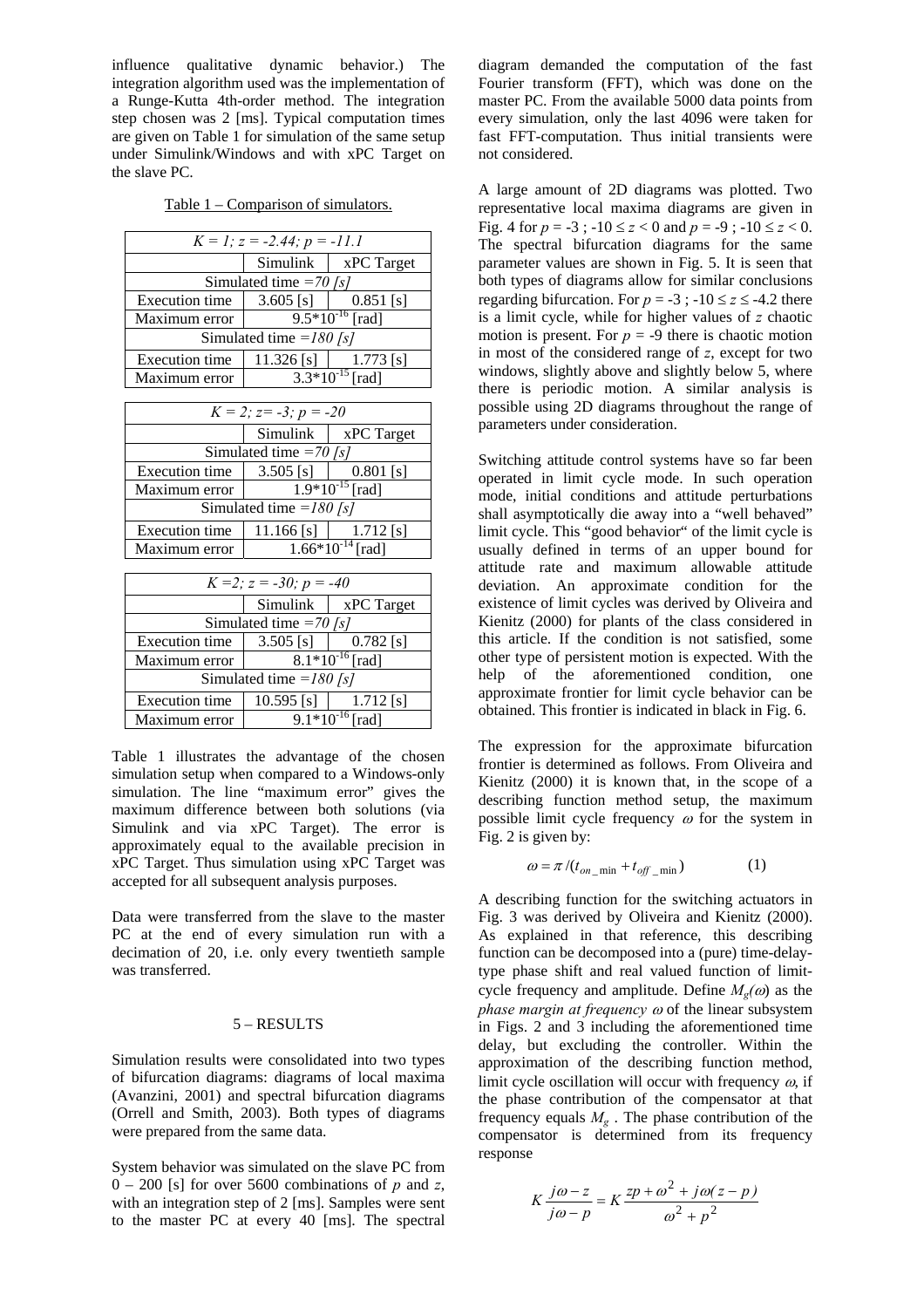





and is thus given by

$$
tan^{-1}\left(\frac{\omega(z-p)}{zp+\omega^2}\right).
$$

One approximate limit cycle frontier derived from a describing function approach is then defined by:

$$
tan^{-1}\left(\frac{\omega(z-p)}{zp+\omega^2}\right) = M_g(\omega)
$$
 (2)



Fig. 4a: Diagram of maxima for *p* = -3. Fig. 4b: Diagram of maxima for *p* =-9.



Fig. 5a: Spectral bifurcation diagrams for  $p = -3$ . Fig. 5b: Spectral bifurcation diagrams for  $p = -9$ .



Fig. 6a: Three dimensional amplitude diagram. Fig. 6b: Projection of amplitude diagram on  $p \times z$ .

with *ω* given by (1). Expression (2) defines the curve in the plane  $p \times z$  that is plotted in black in Fig. 6.

Although limit cycle amplitude and frequency usually have been predicted with small acceptable errors using the describing function method, the black line in Fig. 6 is *not* a good approximation of the bifurcation frontier determined through simulation, given by the darkest region of the plot.